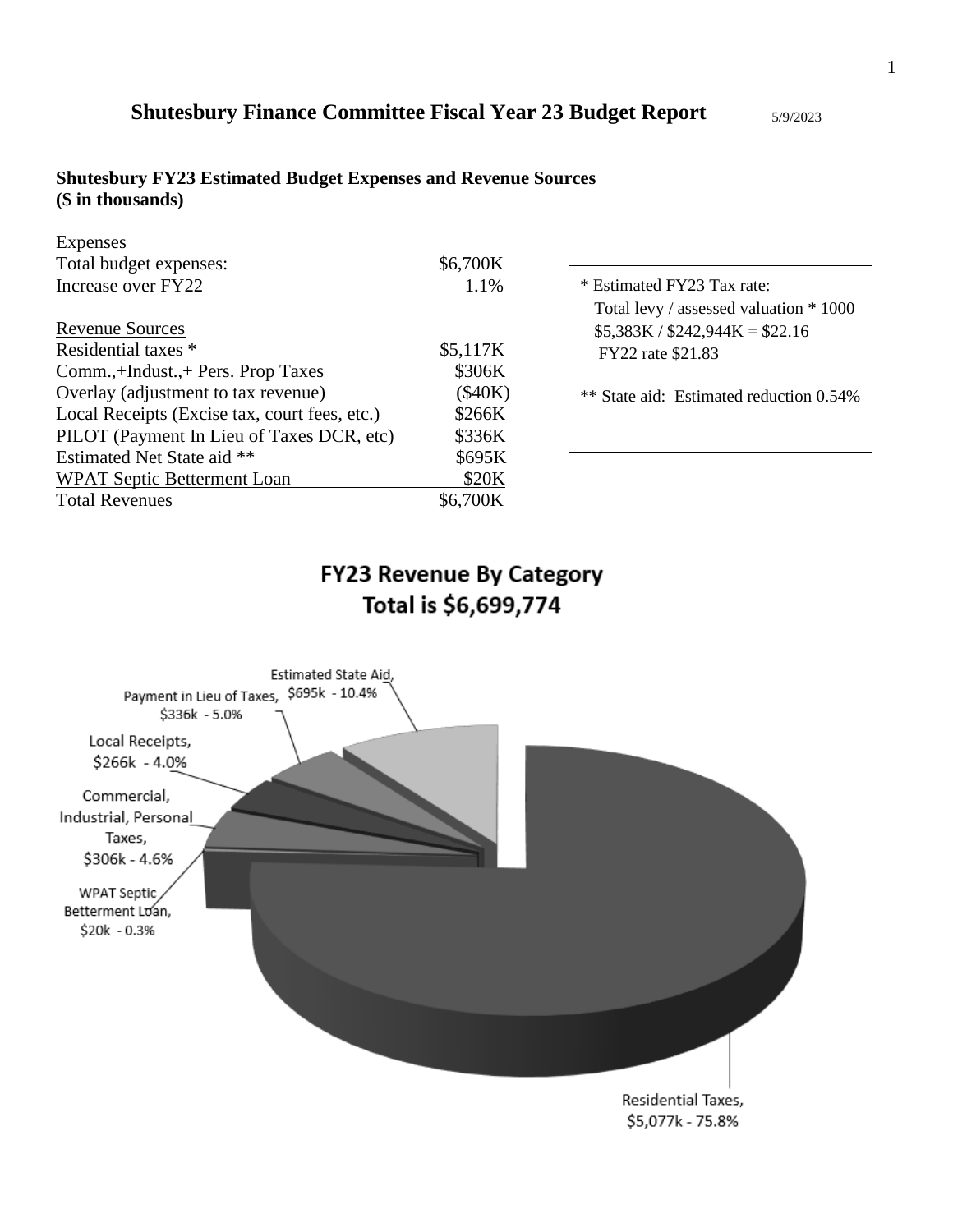

## **We have prepared a balanced budget for FY23**

## **1. Significant Operating Increases and Decreases Compared to the FY22 Budget:**

- A. Total Budget: \$72K increase (1.1%)
- B. Rubbish and Recycling Hauling increase \$60K
- C. Town Employees Salary increase (excluding schools): \$47K
	- 1) COLA (2.4%) \$17K
	- 2) Market Alignment \$30K
- D. Elementary School: \$13K increase
- E. Retirement County: \$13K increase
- F. Assessor Expenses: \$9K increase
- G. All other expense increases: \$19K
- H. Regional School decreased regional budget from FY22. Reached regional agreement of 100% Statutory: \$64K decrease for Shutesbury
- I. Annual Library Building Fund Contribution: \$25K decrease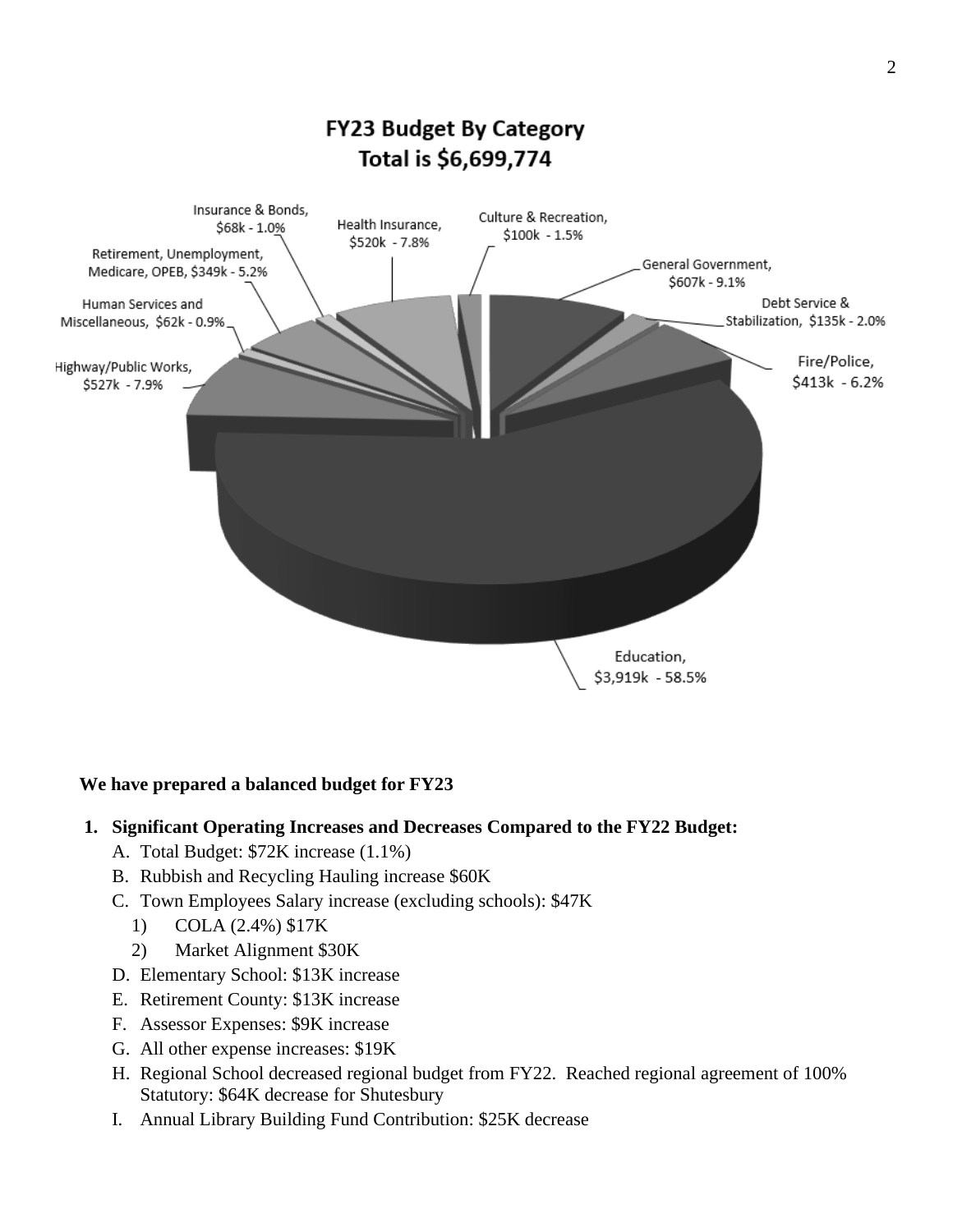### **2. Notable Projected Revenue Increases/Decreases:**

- A. Net Tax Levy Used in FY23 Budget: \$104K (2.0%)
	- 1) Tax Levy Available: 2.5% increase is \$145K, Less the levy not needed to fund the budget which adds \$41K to the Excess Levy Capacity
- B. New Growth: \$10K

#### **3. Cash Reserves Summary, beginning balances:**

| A. Free Cash (as of $7/1/2021$ ) | \$1,174K |
|----------------------------------|----------|
| <b>B.</b> Capital Stabilization  | \$371K   |
| C. Stabilization                 | \$456K   |
| <b>Total Cash Reserves</b>       | \$2,001K |

#### **4. Finance Committee FY23 warrant article capital expenses recommended:**

| A. Engineering School Roof, Part II | \$60K from Free Cash Reserves                    |
|-------------------------------------|--------------------------------------------------|
| <b>B.</b> Highway Dump Truck        | \$225K from Borrowing                            |
| C. Police Cruiser                   | \$54K from Free Cash Reserves                    |
| D. Fire Dept SUV                    | \$45K from Free Cash Reserves                    |
| E. Accounting Software              | \$20K from Free Cash Reserves                    |
| F. Electronic Speedboards           | \$12K from Free Cash Reserves                    |
| G. New Library Building             | \$1,811K from Reserves & Borrowing (See 7 below) |
|                                     |                                                  |

## **5. Cash Reserves if all warrant articles pass (Section 3 and 4 above) and School Roof funding (estimated \$750k) is approved at a Special Town Meeting in FY23:**

| A. Free Cash *                  | \$458K        |
|---------------------------------|---------------|
| <b>B.</b> Capital Stabilization | \$245K        |
| C. Stabilization                | \$131K        |
| Total cash reserves **          | \$834K (-58%) |

\* This balance does not include the addition of Free Cash generated at the end of FY22

\*\* This total assumes the school roof grant is rejected (see 8 below)

#### **6. Upcoming Potential Capital Projects:**

- A. Elementary School Roof Part II (grant funding?) ~\$750K (FY23 See 5 above)
- B. Elementary School Bldg Painting and Kitchen Floor: \$55K (FY24)
- C. Refurbish fire vehicle: \$250K (FY24)
- D. Elementary School Parking Lot Repaving: \$100K (FY25)
- E. Regional School Roof and Track (FY25/FY26)

#### **7. Library:**

- A. Total Cost \$6.4M
- B. Funding:
	- State Grant \$3,947K
	- State credit for land value \$58K
	- Library Building Fund (voter approved) \$253K
	- Fund Raising (current balance) \$324K
	- Free Cash \$250K
	- Stabilization Fund \$238K
	- Capital Stabilization Fund \$150K
	- Borrowing (debt exclusion override) \$1,173K